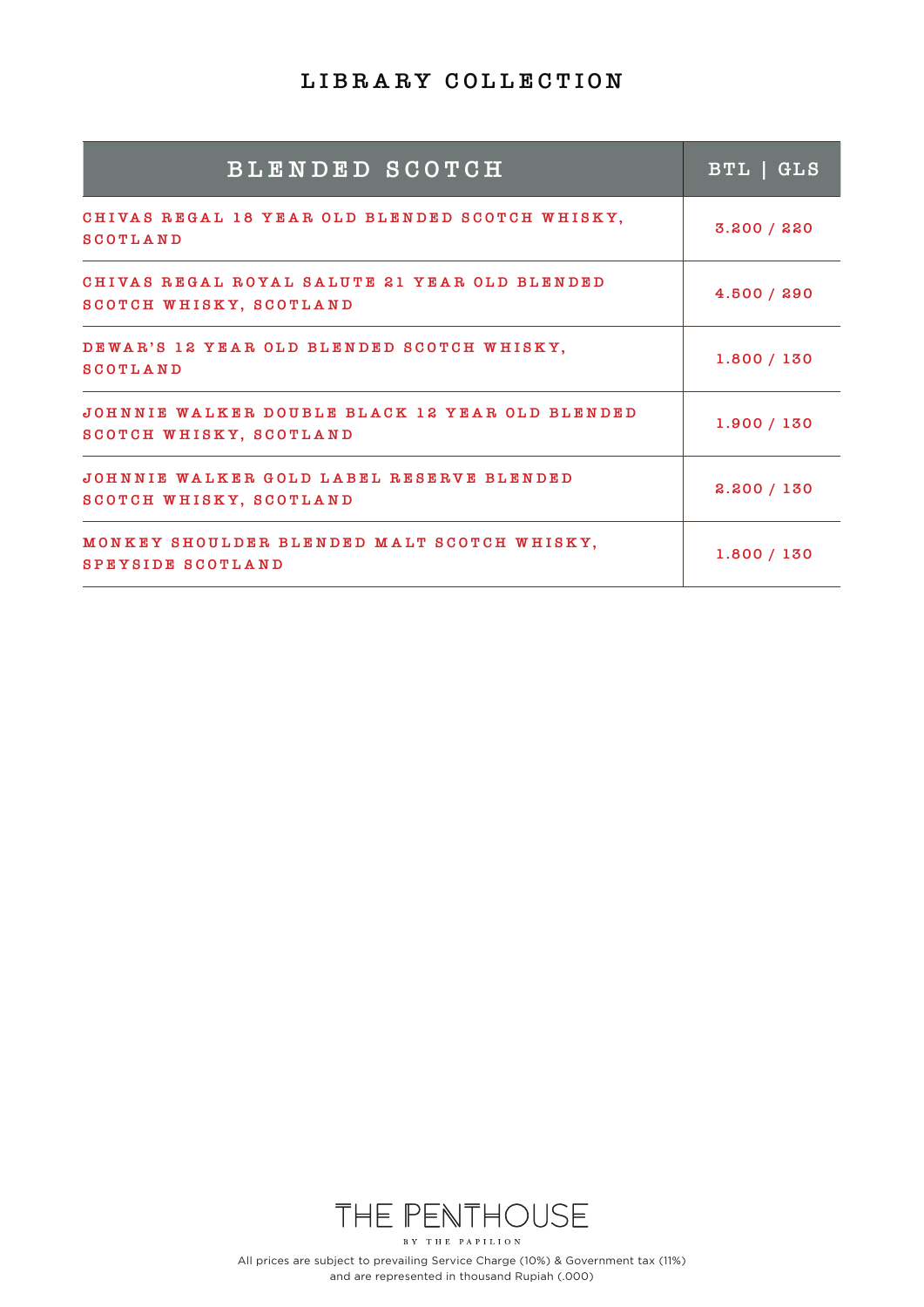| SINGLE MALT SCOTCH                                                                                | BTL   GLS    |
|---------------------------------------------------------------------------------------------------|--------------|
| ARDBEG 'CORRYVRECKAN' SINGLE MALT SCOTCH WHISKY,<br>ISLAY, SCOTLAND                               | 1.900 / 130  |
| BOWMORE 12 YEAR OLD SINGLE MALT SCOTCH WHISKY,<br>ISLAY, SCOTLAND                                 | 2.200 / 150  |
| LAGAVULIN 16 YEAR OLD SINGLE MALT SCOTCH WHISKY,<br>ISLAY, SCOTLAND                               | 3.500 / 230  |
| TALISKER 10 YEAR OLD SINGLE MALT SCOTCH WHISKY,<br>ISLE OF SKYE, SCOTLAND                         | 2.300 / 180  |
| HIGHLAND PARK 12 YEAR OLD SINGLE MALT<br>SCOTCH WHISKY, ORKNEY, SCOTLAND                          | 3.000 / 180  |
| HIGHLAND PARK 18 YEAR OLD SINGLE MALT<br>SCOTCH WHISKY, ORKNEY, SCOTLAND                          | 5.000 / 460  |
| ABERFELDY 12 YEAR OLD SINGLE MALT SCOTCH WHISKY,<br>HIGHLANDS, SCOTLAND                           | 3.500 / 160  |
| THE DALMORE KING ALEXANDER III, SINGLE MALT<br>SCOTCH WHISKY, HIGHLANDS, SCOTLAND                 | 6.500 / X    |
| GLENGOYNE 25 YEAR OLD SINGLE MALT SCOTCH WHISKY,<br>HIGHLANDS, SCOTLAND                           | 12.000 / X   |
| ABERLOUR DOUBLE CASK MATURED 12 YEAR OLD<br>SINGLE MALT SCOTCH WHISKY, SPEYSIDE, SCOTLAND         | 2.600 / X    |
| THE SINGLETON DUFFTOWN 12 YEAR OLD SINGLE MALT<br>SCOTCH WHISKY, SPEYSIDE, SCOTLAND               | 2.600 / 180  |
| THE SINGLETON OF GLEN ORD 18 YEAR OLD SINGLE MALT<br>SCOTCH WHISKY, SPEYSIDE, SCOTLAND            | 4.000 / X    |
| THE MACALLAN DOUBLE CASK 12 YEAR OLD SINGLE MALT<br>SCOTCH WHISKY, SPEYSIDE - HIGHLANDS, SCOTLAND | $X \mid$ 220 |

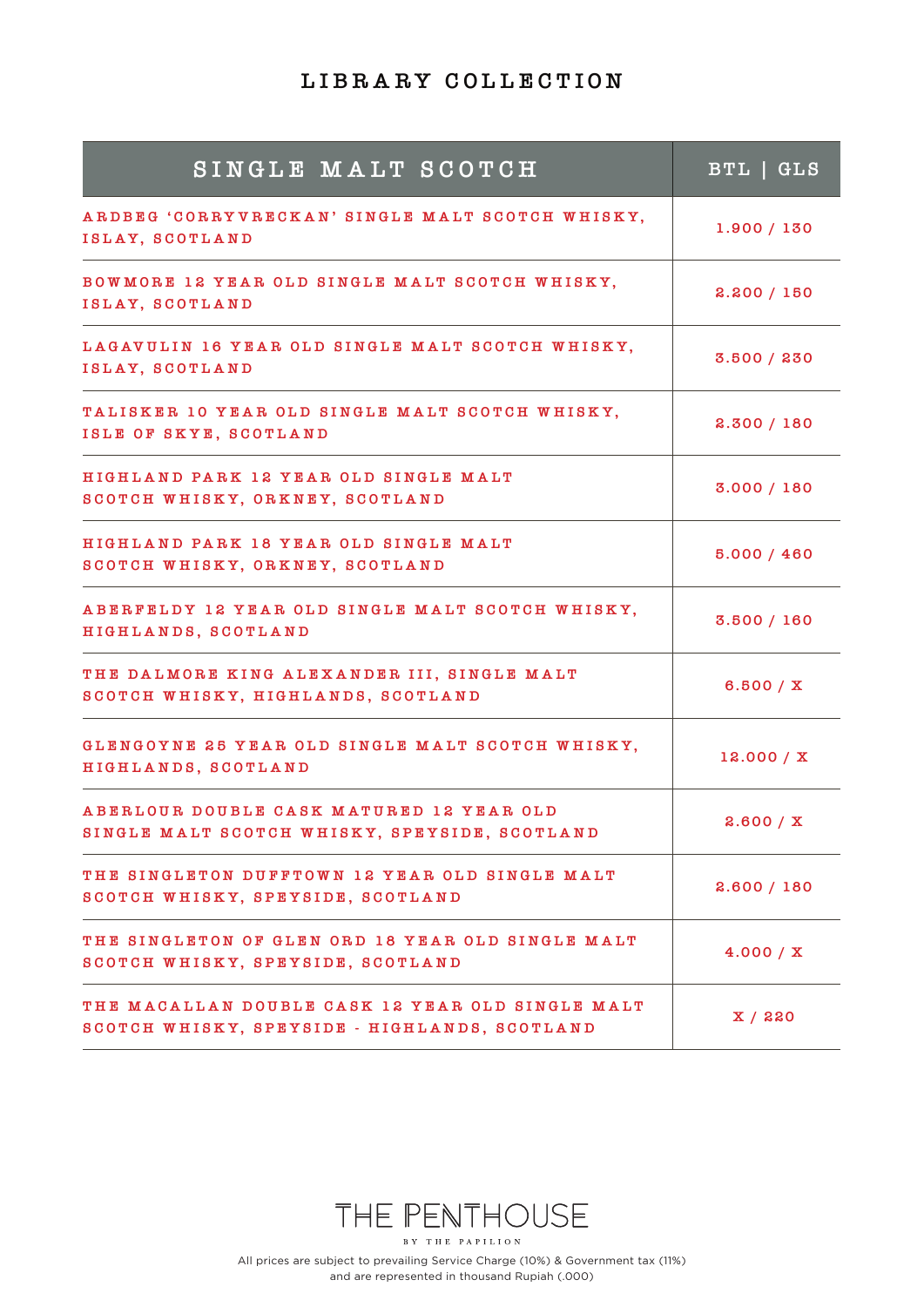| SINGLE MALT SCOTCH                                                                                  | BTL   GLS  |
|-----------------------------------------------------------------------------------------------------|------------|
| THE MACALLAN GRAN RESERVA 12 YEAR OLD SINGLE MALT<br>SCOTCH WHISKY, SPEYSIDE - HIGHLANDS, SCOTLAND  | 13.600 / X |
| THE MACALLAN GRAN RESERVA 15 YEAR OLD SINGLE MALT<br>SCOTCH WHISKY, SPEYSIDE - HIGHLANDS, SCOTLAND  | 57.000 / X |
| THE MACALLAN DECANTER SERIES REFLEXION SINGLE<br>MALT SCOTCH WHISKY, SPEYSIDE - HIGHLANDS, SCOTLAND | 24.000 / X |
| THE MACALLAN 'RARE CASK' SINGLE MALT SCOTCH<br>WHISKY, SPEYSIDE - HIGHLANDS, SCOTLAND               | 13.600 / X |
| THE DALMORE 12 YEAR OLD SINGLE MALT SCOTCH WHISKY.<br>HIGHLANDS, SCOTLAND                           | 2.500 / X  |

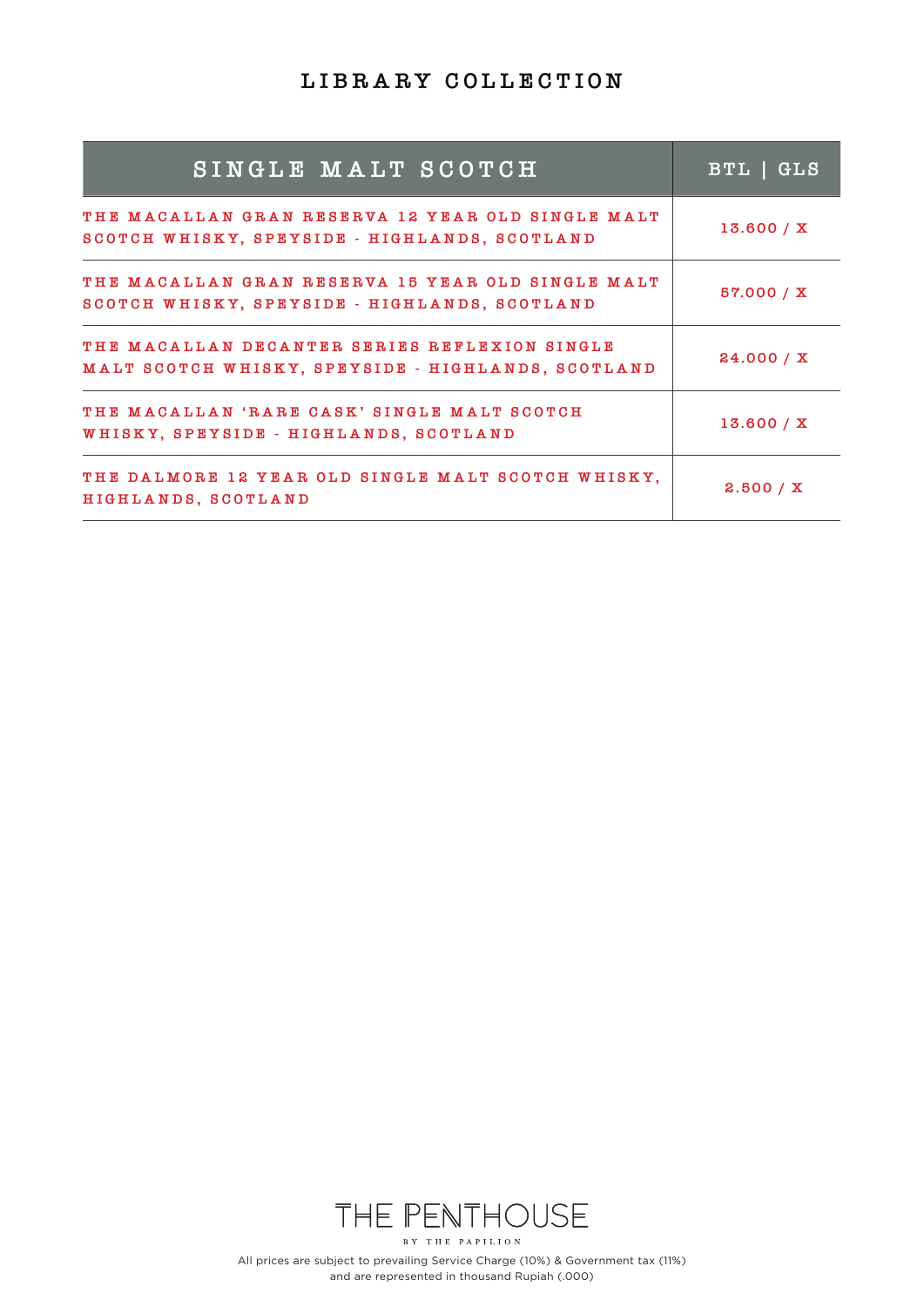| AMERICAN WHISKEY                                                                         | BTL   GLS   |
|------------------------------------------------------------------------------------------|-------------|
| JACK DANIEL'S 'GENTLEMAN JACK' RARE DOUBLE<br>MELLOWED TENNESSEE WHISKEY, TENNESSEE, USA | 1.600 / X   |
| JACK DANIEL'S 'SINGLE BARREL' SELECT TENNESSEE<br>WHISKEY, TENNESSEE, USA                | 2.800 / X   |
| JIM BEAM BLACK TRIPLE AGED 6 YEAR OLD STRAIGHT<br>BOURBON WHISKEY, KENTUCKY, USA         | 1.700 / 120 |
| MAKER'S MARK KENTUCKY STRAIGHT BOURBON<br>WHISKEY, USA                                   | 1.700 / 120 |
| WHISTLEPIG FARM 10 YEAR OLD STRAIGHT RYE WHISKEY,<br>VERMONT, USA                        | 4.900 / 340 |

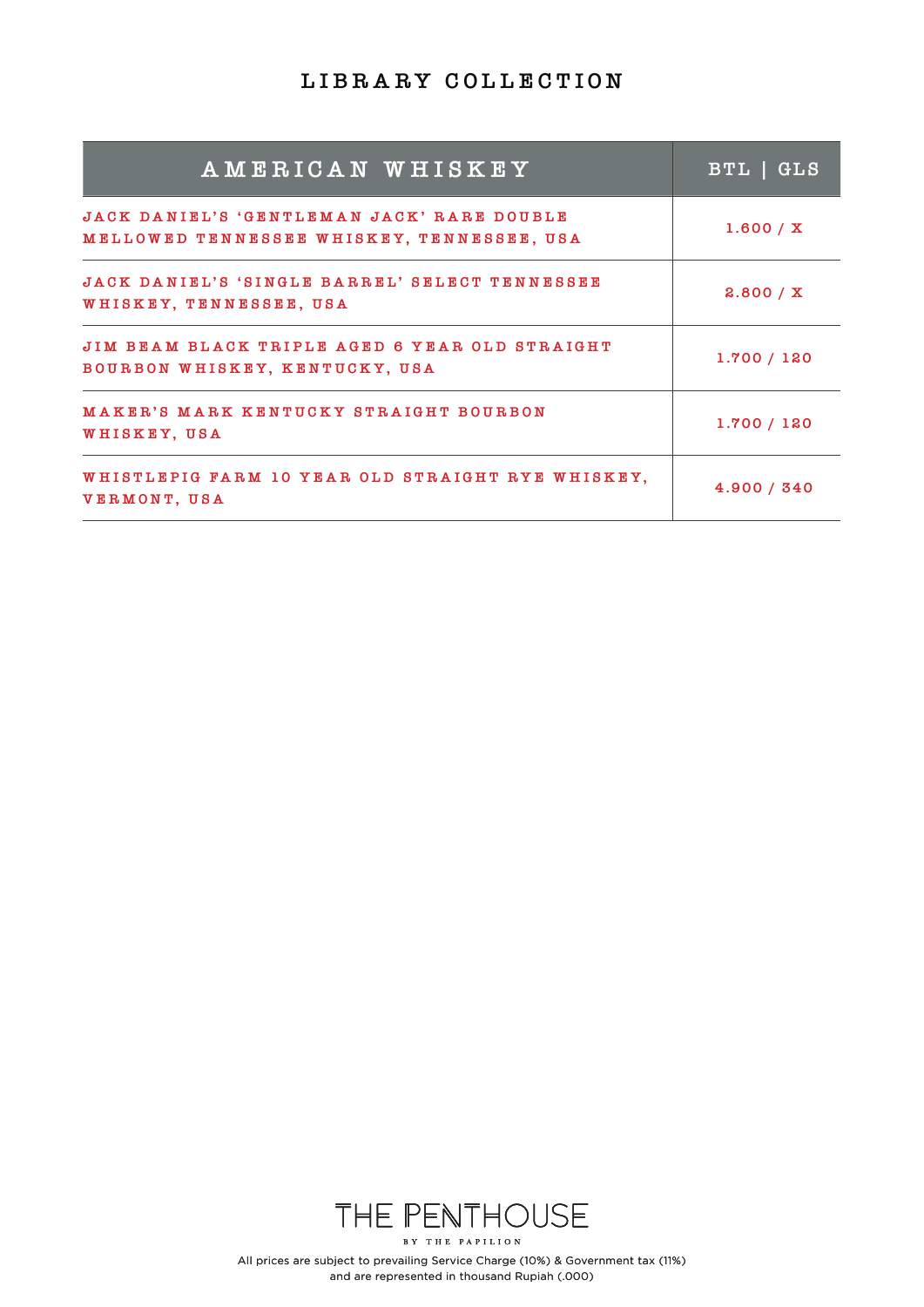| WORLD WHISKEY                                                          | BTL   GLS   |
|------------------------------------------------------------------------|-------------|
| JAMESON BLENDED IRISH WHISKEY,<br>COUNTY CORK, IRELAND                 | 2.000 / 140 |
| THAT BOUTIQUE-Y WHISKY CO. 21 YEAR OLD JAPANESE<br>BLEND WHISKY, JAPAN | 9.600 / X   |
| NIKKA COFFEY GRAIN WHISKY,<br><b>JAPAN</b>                             | 4.500 / 290 |
| NIKKA COFFEY MALT WHISKY,<br>JAPAN                                     | X/290       |
| THE YAMAZAKI 18 YEAR OLD SINGLE MALT WHISKY,<br><b>JAPAN</b>           | X/620       |
| HIBIKI 21 YEAR OLD BLENDED WHISKY,<br><b>JAPAN</b>                     | 28.000 / X  |
| KAVALAN SINGLE MALT WHISKY,<br>TAIWAN                                  | 2.900 / 190 |
| KAVALAN SHERRY OAK SINGLE MALT WHISKY,<br><b>TAIWAN</b>                | 3.800 / 230 |

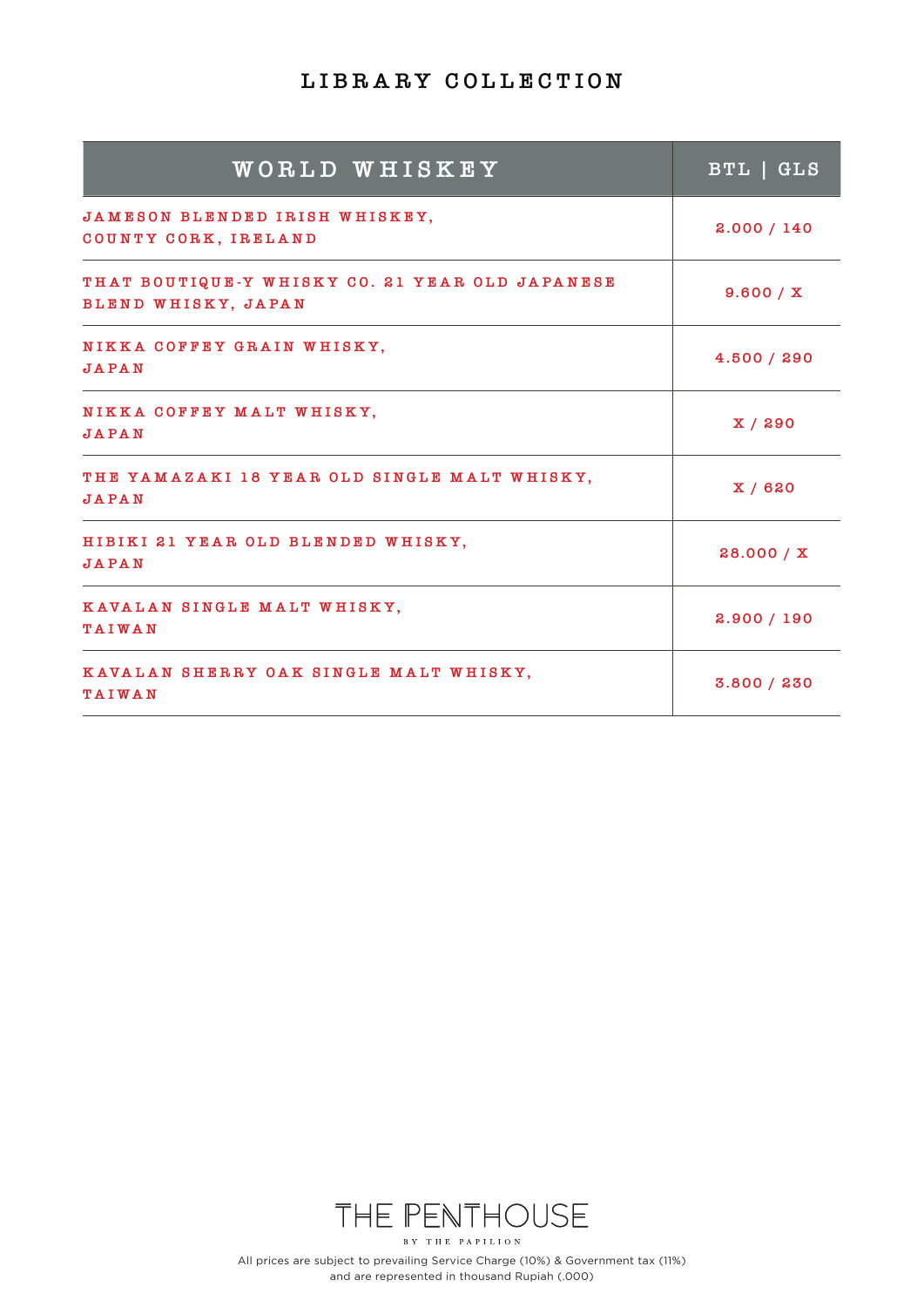| <b>RUM</b>                                                       | BTL   GLS   |
|------------------------------------------------------------------|-------------|
| BACARDI CARTA BLANCA SUPERIOR WHITE RUM,<br><b>PUERTO RICO</b>   | X/110       |
| DIPLOMATICO - BOTUCAL RESERVA EXCLUSIVA RUM,<br><b>VENEZUELA</b> | 2.500 / 160 |
| HAVANA CLUB ANEJO 7 ANOS RUM,<br><b>CUBA</b>                     | 1.600 / 130 |
| RON ZACAPA CENTENARIO SOLERA 23 ANOS RUM,<br><b>GUATEMALA</b>    | X/200       |

| DRY GIN                                     | BTL   GLS   |
|---------------------------------------------|-------------|
| BOMBAY SAPPHIRE LONDON DRY GIN,<br>ENGLAND  | 1.500 / 110 |
| HENDRICK'S GIN,<br><b>SCOTLAND</b>          | 2.000 / 130 |
| ROKU CRAFT GIN,<br><b>JAPAN</b>             | 1.900 / 130 |
| TANQUERAY NO. TEN GIN,<br><b>SCOTLAND</b>   | 2.300 / 160 |
| WINT & LILA LONDON DRY GIN,<br><b>SPAIN</b> | 1.900 / 140 |

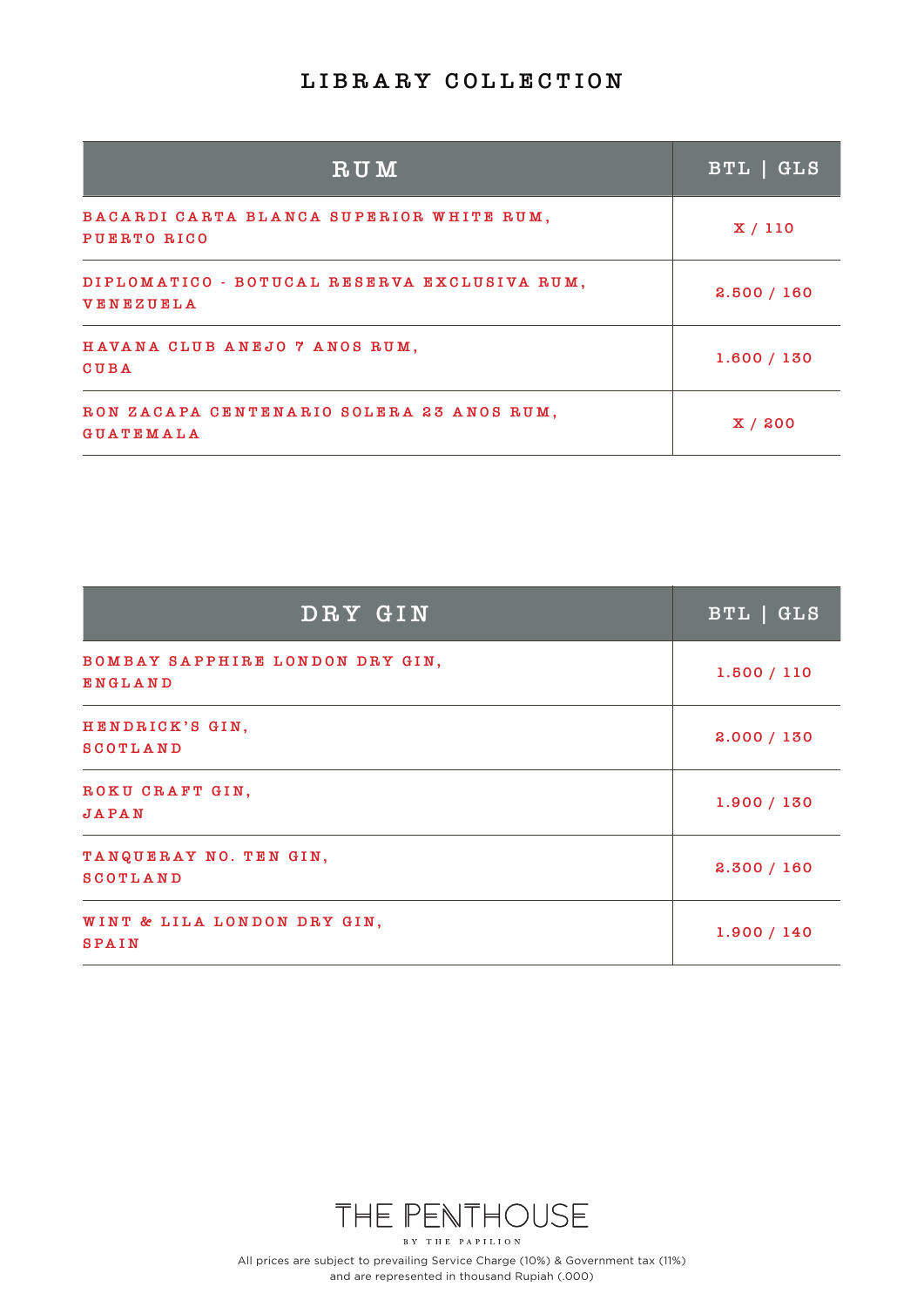| VODKA                                   | BTL   GLS   |
|-----------------------------------------|-------------|
| BELVEDERE VODKA,<br><b>POLAND</b>       | 1.800 / 130 |
| CIROC SNAP FROST GRAPE VODKA,<br>FRANCE | 2.300 / 150 |
| GREY GOOSE ORIGINAL VODKA,<br>FRANCE    | 1.900 / 130 |
| KETEL ONE VODKA,<br><b>NETHERLANDS</b>  | 1.900 / 130 |

| TEQUILA                                                            | BTL   GLS   |
|--------------------------------------------------------------------|-------------|
| 1800 CASA CUERVO 1800 RESERVA SILVER TEQUILA,<br>JALISCO, MEXICO   | 2.000 / 150 |
| 1800 CASA CUERVO 1800 RESERVA TEQUILA REPOSADO,<br>JALISCO, MEXICO | 2.000 / 150 |
| DON JULIO TEQUILA BLANCO,<br>JALISCO, MEXICO                       | 2.200 / 150 |
| PATRON SILVER TEQUILA,<br>JALISCO, MEXICO                          | 2.200 / 150 |
| PATRON TEQUILA REPOSADO,<br>JALISCO, MEXICO                        | 2.400 / 170 |
| JOSE CUERVO ESPECIAL GOLD - REPOSADO TEQUILA,<br>JALISCO, MEXICO   | 1.800 / 130 |

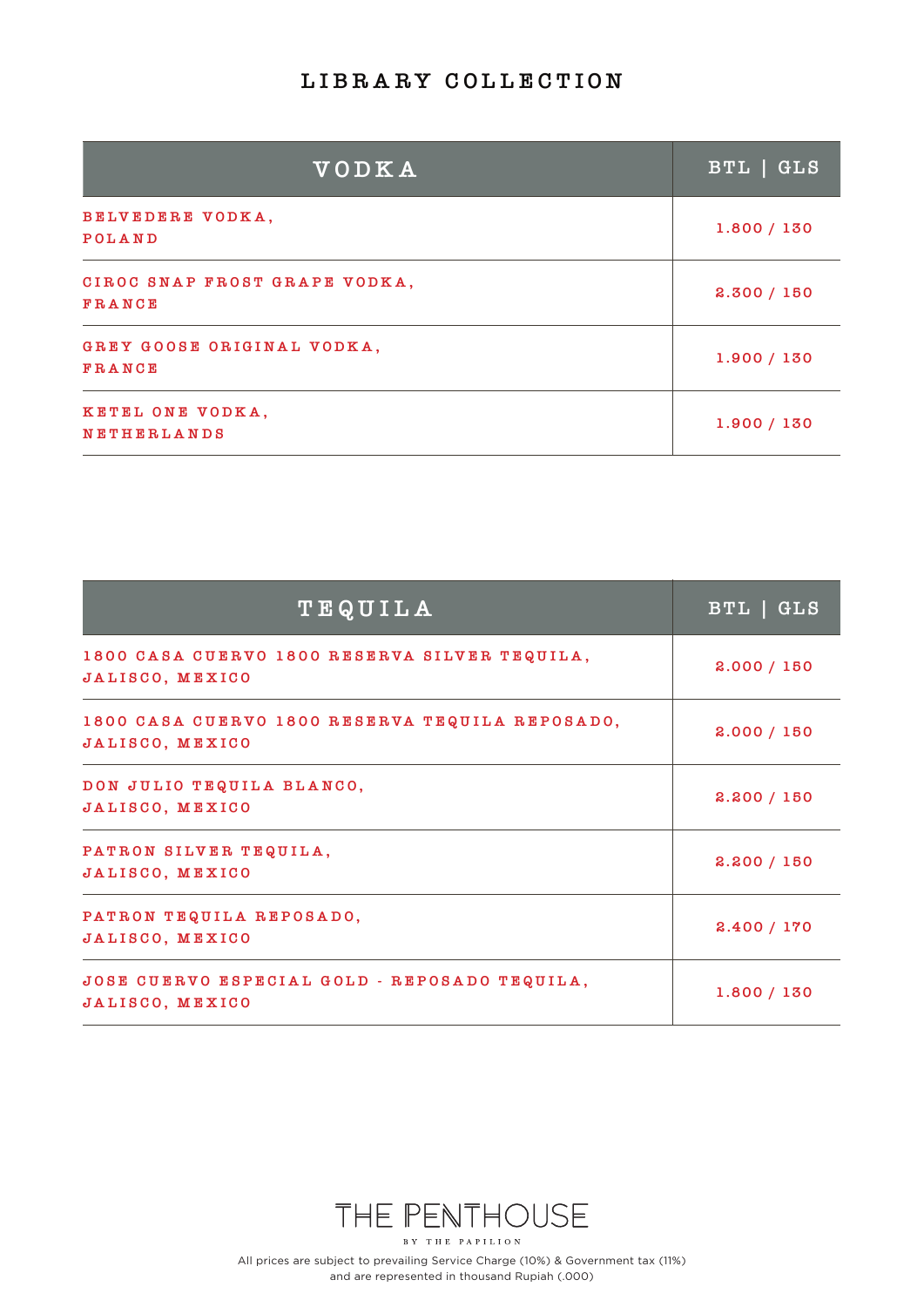| COGNAC                                              | BTL   GLS   |
|-----------------------------------------------------|-------------|
| HENNESSY X.O. COGNAC,<br>FRANCE                     | 5.500 / X   |
| HENNESSY PARADIS RARE COGNAC,<br><b>FRANCE</b>      | 9.800 / X   |
| MARTELL V.S.O.P. MEDAILLON COGNAC,<br><b>FRANCE</b> | 2.700 / 180 |
| MARTELL CORDON BLEU GRAND CLASSIC COGNAC,<br>FRANCE | 6.500 / 420 |

| LIQUEUR                                                     | BTL   GLS |
|-------------------------------------------------------------|-----------|
| DISARONNO ORIGINALE,<br><b>ITALY</b>                        | X/110     |
| BAILEYS THE ORIGINAL IRISH CREAM LIQUEUR,<br><b>IRELAND</b> | X/110     |
| JAGERMEISTER,<br>WOLFSBUTTEL, GERMANY                       | X/110     |
| VACCARI SAMBUCA,<br><b>ITALY</b>                            | X/110     |
| PATRON 'XO CAFE' COFFEE TEQUILA LIQUEUR,<br>JALISCO, MEXICO | X/130     |

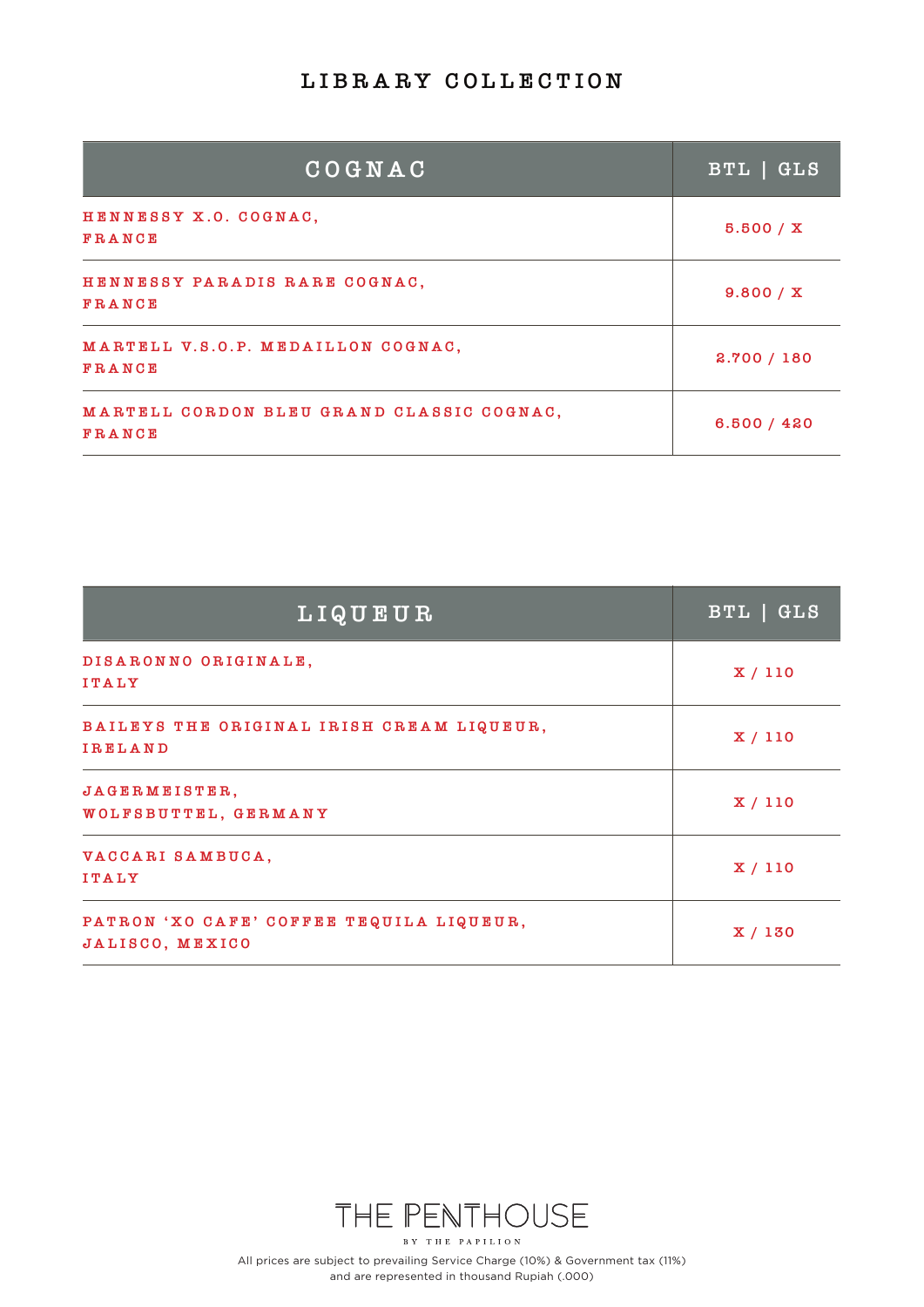| SAKE 720ML                                                                                                                                                                                                                                                                                                                                                                                                                                                                      | <b>BTL</b> |
|---------------------------------------------------------------------------------------------------------------------------------------------------------------------------------------------------------------------------------------------------------------------------------------------------------------------------------------------------------------------------------------------------------------------------------------------------------------------------------|------------|
| TATSURIKI YOKAWA YONEDA JUNMAI DAIGINJO, HYUGO<br>Pure and elegant, with complex notes of melon, lily,<br>strawberry and lychee. Broad and well structured,<br>it has a clean-cut, spicy finish.<br>Sake Meter : +2  <br>Alcohol: 17%                                                                                                                                                                                                                                           | 4.700      |
| DASSAI 23 JUNMAI DAIGINJO, YAMAGUCHI<br>The fragrance is a bouquet of flowers, delicate, loving.<br>The flavor washes over your tongue like a gentle waterfall<br>deep in a secluded forest, and trickles away into a long,<br>satisfying finish. If you like having nothing but the best,<br>you'll love drinking it.<br>Sake Meter : +4<br>Alcohol: 16%                                                                                                                       | 3.450      |
| BORN TOKUSEN JUNMAI DAIGINJO, FUKUI<br>Fruity flavors that compliment buttery dishes as well as<br>delicate Japanese food. With each sip you will experience<br>a harmonious blend of poached pear, green apple, and<br>vanilla that ends with a strong finish.<br>Alcohol: 16%<br>Sake Meter : +5                                                                                                                                                                              | 1.750      |
| KAMOIZUMI JUNMAI DAIGINJO NAMA, HIROSHIMA<br>A fresh and fruity Junmai Daiginjo sake that is bottled<br>and unpasteurised. The rice used is 100% Yamada Nishiki<br>from the Zoka district of Higashihiroshima. Lively, Melon,<br>Juicy & Fruity and easy to drink.<br>Sake Meter : -3<br>Alcohol: 15%                                                                                                                                                                           | 1.500      |
| TATENOKAWA HONRYU KARAKUCHI JUNMAI DAIGINJO,<br>YAMAGATA<br>Conveys the vibrant flavor of the rice used. Excellent<br>umami flavor, clear cut taste and compliments all kinds<br>of food. A very typical type of Dry sake with an SMV<br>of +8. Slowly fermented to bring it's wonderful flavor<br>and fragrance. Great balance of sweetness, dryness and<br>acidity. Enhances the taste of all dishes and is best to<br>have during a meal.<br>Sake Meter : +8<br>Alcohol: 15% | 1.250      |
| HAKUTSURU SUPERIOR JUNMAI GINJO, HYUGO<br>This flowery fragrant saké with silky, well-balanced<br>smoothness can be enjoyed chilled or at room temperature.<br>Sake Meter: +3<br>Alcohol: 14.5%                                                                                                                                                                                                                                                                                 | 950        |